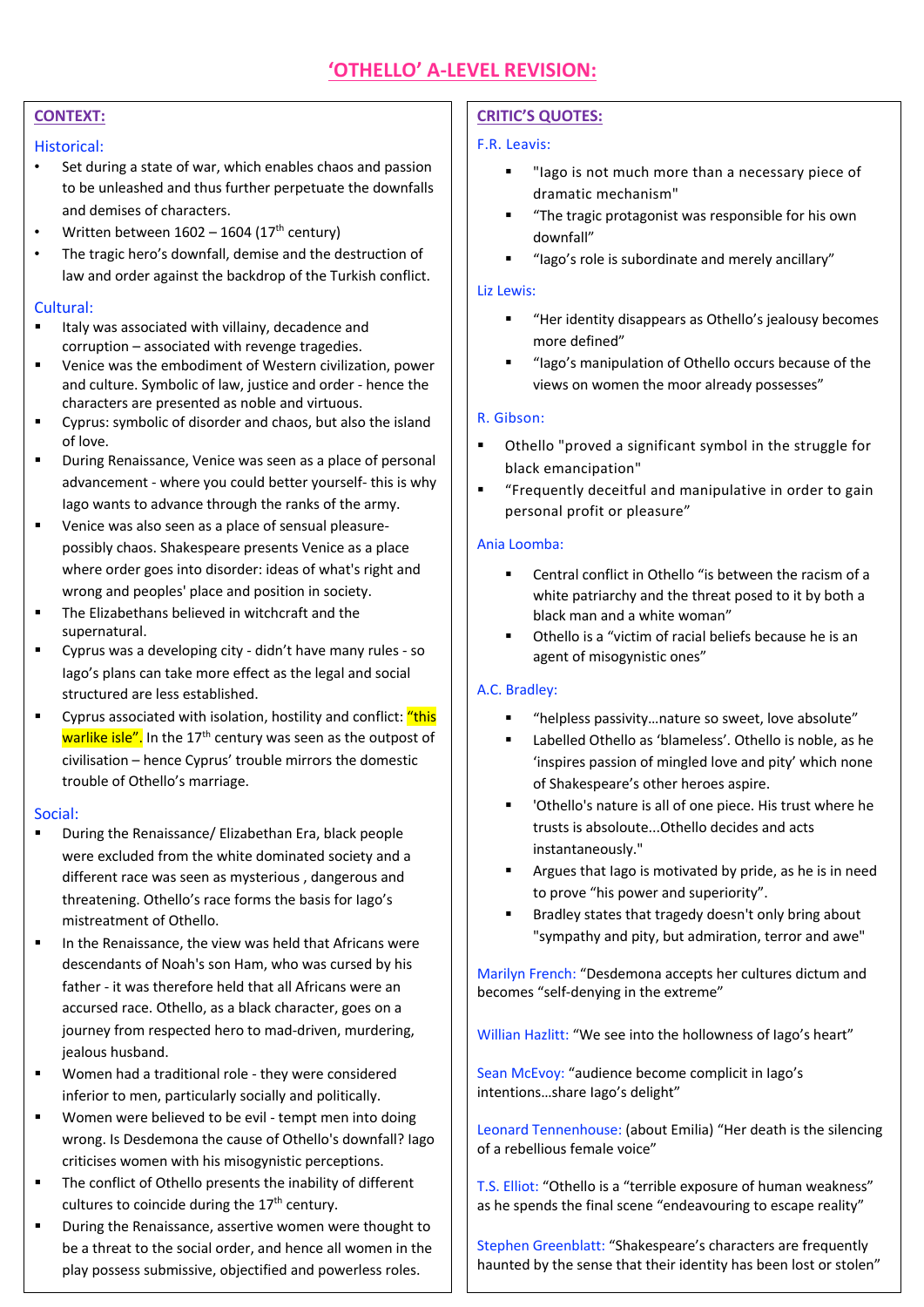#### **LINKS WITH OTHER TEXTS:**

- § The tragedy genre conventionally presents villains as cynical atheists, who take advantage of others for their own needs.
- King Lear: Ambitious Edmund exploits women in the same way as Iago – sense of a revenge tragedy.
- Hamlet: Claudius poisons his brother and marries his widow, Gertrude – sense of sexual corruption.
- § Both Hamlet and Othello have an existential crisis, as the world they knew and trusted breaks down.
- Like Hamlet, Othello takes revenge, yet on his wife for her supposed adultery, rather than for his father.
- § 'Othello' and 'Hamlet' are private tragedies about domestic breakdown where tragic heroes are deceived by those around them.
- Claudius killed Hamlet's father by pouring poison in his ear just like Iago who metaphorically pours poison in people's ears because of his lies and manipulation.
- Hamlet's flaw is his constant thinking and inaction and Othello's is his gullibility and trustworthiness.
- 'Othello' is I flounced by the conventions of Greek tragedy due to the inclusion of a clear conflict and the protagonist's error of judgment.
- In Titus Andronicus- Aaron the protagonist is black and he is synonymous with evil. However, Othello is different from this because is presented as a tragic hero whose downfall the audience can partly sympathise with.
- Aaron shares similar villainy characteristics with Iago silences other characters and catalyses other's downfalls and demises. Typical portrayal of black characters in Renaissance plays – similar evil traits of Aaron in "Titus Andronicus" Black people in Renaissance England were seen to be mysterious and exotic. In 1590 Titus Andronicus, Shakespeare fulfilled the black stereotype in his characterization of Aaron as a villain.
- Emilia is presented as a powerful woman just like Lady Macbeth, yet with a strong moral compass unlike Lady Macbeth's immorality.
- Common theme of witchcraft is also present in Macbeth.
- Macbeth becomes a monomaniac just like Othello.
- Lady Macbeth inspires Macbeth and urges him on his quest for kingship. Iago does the same for Othello on his jealous quest to stop Desdemona's adultery.
- $\blacksquare$  Iago is a Machiavellian villain just like Richard III no sense of right and wrong.
- § Othello's and Desdemona's relationship mirrors the doomed love of Romeo and Juliet and therefore Shakespeare adheres to a sense of tragic inevitability, where happiness is eliminated.
- Othello and Desdemona's idealistic conceptions of love could be compared to the naïve love of Hero and Claudio in "Much Ado About Nothing".
- Role of women is similar to "Taming of the Shrew" of the due to the concept of "serve, love and obey".
- The playwright plays on the Elizabethan patriarchal concept, which is prevalent in all his other tragedies.
- § Struggle of good + evil -tragic waste Claudius + Hamlet die.

# **PLAYWRIGHTS'S INTENTIONS:**

- § Shakespeare challenges stereotypes and values of the Renaissance era – Emilia overturns the stereotype of women being submissive, with little rights and no voice – Othello initially breaks the conventions of black people being perceived as dangerous, lustful predators.
- Shakespeare utilises comedy to heighten the tragedy of the play and further mocks his characters through dramatic irony, asides and soliloquies.
- Shakespeare was fearful of extreme passions and hence jealousy and madness are the main themes of the play.
- Shakespeare invites pity and pathos, as the tragic hero sacrificed himself for the common man – modern tragedy.
- Shakespeare reveals a society corrupted by sexism, racism, and immorality.
- Shakespeare puts trust and betrayal at the forefront of the play as the characters cannot recognise evil.
- Shakespeare subverts the stereotype that black people were only fit for slavery during the Renaissance in his depiction of his noble Moor.
- At the end of the play, Othello isn't a story of racism or prejudice; it's about the traits of envy and jealousy that can cross race and nationality.

# **ASPECTS OF TRAGEDY:**

- the type of the tragic text itself, whether it is classical and about public figures, like Lear, or domestic and about representations of ordinary people, like Tess
- the settings for the tragedy, both places and times
- the journey towards death of the protagonists, their flaws, pride and folly, their blindness and insight, their discovery and learning, their being a mix of good and evil
- the role of the tragic villain or opponent, who directly affects the fortune of the hero, who engages in a contest of power and is partly responsible for the hero's demise
- the presence of fate, how the hero's end is inevitable  $$ absent sense of control.
- how the behaviour of the hero affects the world around him, creating chaos and affecting the lives of others
- the significance of violence and revenge, humour and moments of happiness
- the structural pattern of the text as it moves through complication to catastrophe, from order to disorder, through climax to resolution, from the prosperity and happiness of the hero to the tragic end
- the use of plots and sub-plots
- the way that language is used to heighten the tragedy
- ultimately how the tragedy affects the audience, acting as a commentary on the real world, moving the audience through pity and fear to an understanding of the human condition.
- § Othello's potential which is destroyed
- § Significance of greed and ambition
- § Significance of loss, love, suffering disguise and deception
- § Victimhood Treatment of female characters